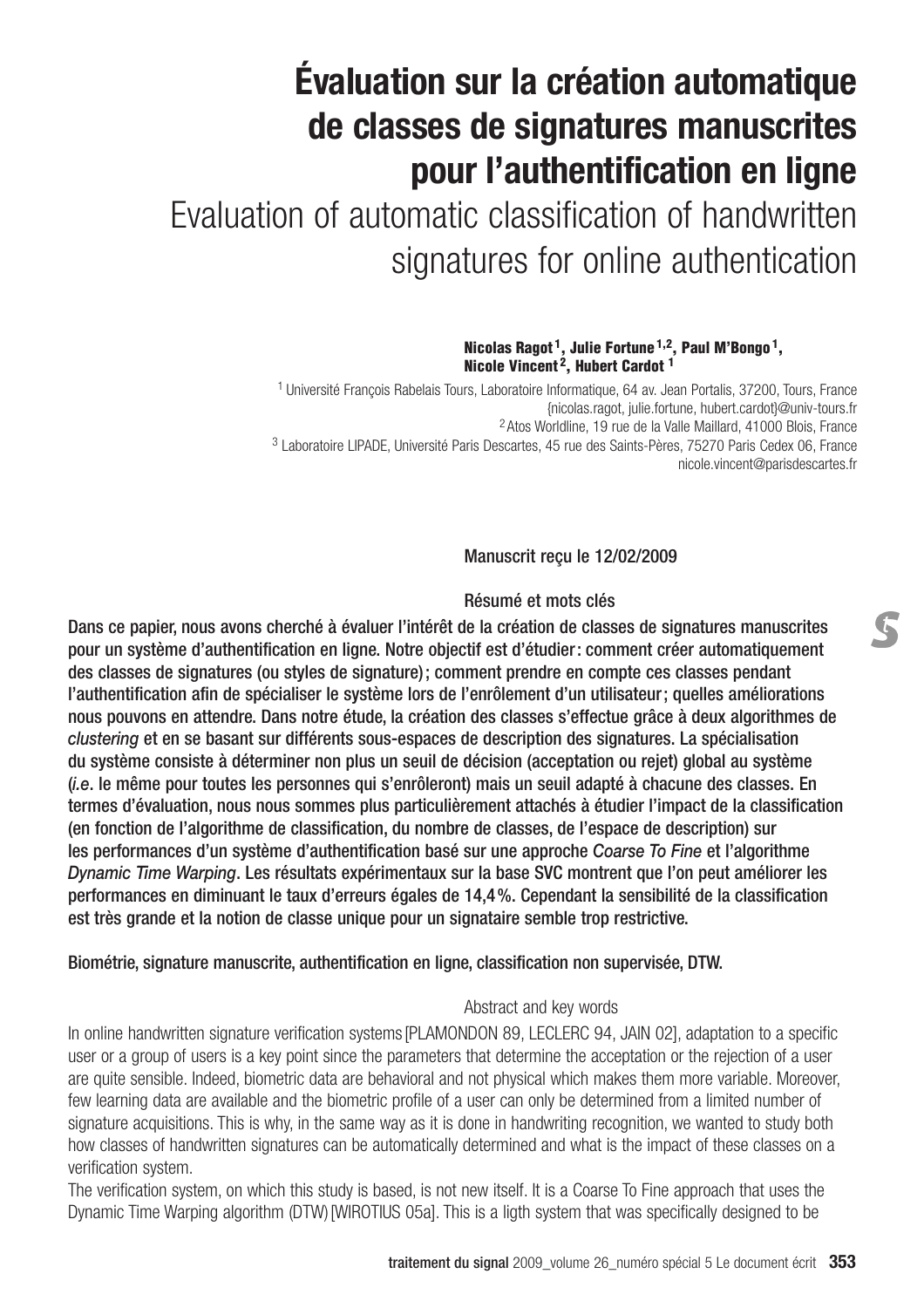embedded on smartphones or PDAs. During the enrolment step, 5 reference signatures are acquired from the user. One should notice here that the system forces the user to provide 5 signatures that are roughly of the same style (with similar total length and total duration). This is coherent with the database we used for our experiments and with the classification methods employed in our study. After the preprocessing (normalization – translation, rotation and scale – and removal of the unnecessary points: only the points with minimal local speed are kept [WIROTIUS 05b]), these signatures represent the biometric profile of the user. The authentication itself is based on the Coarse To Fine approach. In the coarse step, signatures that are too dissimilar from the profile are rejected. This assessment is peformed from a simple comparison based on the total length and the total duration of the signatures. For the signatures that are not rejected at this first step, a finer comparison is performed using the Dynamic Time Warping algorithm. The final acceptation or rejection of a signature depends on a threshold  $\mu$  that is learnt from an experimental database to reach the equal error rate (EER).

The main drawback of the previous system, considering its parameters, is the threshold  $\mu$ . This is the reason why we tried to find an automatic mechanism to determine classes of signatures and to adapt the system (*m*) to these classes. In fact, we used clustering algorithms and we studied the impact on the performances of the system of: the number of classes; the clustering feature space; the algorithm used.

The process to determine the classes consists in using a clustering algorithm on a learning dataset that contains the biometric profiles of several signers. Then, for each of the *k* classes obtained, we find a local threshold  $\mu_k$  that enables to obtain the EER on the class *k*. Next, during the enrolment of a new signer, the class to which the signer belongs is considered to be the one in which most of the signatures of his profile are (this is why it is better that all signatures of the profile should be of the same style). The threshold that will be used during the authentication step is the one corresponding to that class.

The experiments were performed using the SVC database using the leave-one-out protocol to learn the thresholds and to test the system on different data. Without using the classes of signatures, the system can achieve 1.94% of EER on this dataset.1 We next conducted several experiments. Firstly, we used the K-means algorithm with several values for *K* and several feature subspaces based on the global characteristics of the signatures (static and dynamic). The results show that the EER can be decreased to 1.84% for some small values of *K*. For most of the feature subspaces used, over  $K = 3$ , the results are not interesting (equal or worse to those obtained with the original system). Moreover, the results do not seem to be stable depending on the value of *K*. In fact, observing the result of the clustering, it seems that for too many signers, the different signatures in their profile end up in different classes, not in a unique one, which indicates that the clustering is not stable, despite our constraint on the signatures of the profile. The best results – considering the compromise between the EER performance and the stability of the clustering, i.e. the standard deviation of FAR and FRR– are obtained using the two principal axes (using a principal component analysis) and 2 classes. The second experiment was equivalent but using the fuzzy C-means instead of the K-means. The results show a great improvement in terms of stability of the clustering and a general improvement of the EER for small values of *K*. The best result was obtained using two classes and again the two principal axis. In this case, the EER fall to 1.66% which represents an improvement of 14.4%. Nevertheless, deeper studies of the results of the clustering show that we are still unable to find a classification that is valid for all signers: there are still signatures of a same signer that belong to different classes. This phenomenom of course increases with higher values of *K*. Then our perspectives are either to consider that a signer could belong to several classes (even if he always signs with the same style) or to operate several classifications, using different feature spaces, and to choose for a signer the most pertinent classification.

Biometrics, handwritten signature, online authentication, clustering, Dynamic Time Warping.

### **Remerciements**

## Les auteurs souhaitent remercier la société ATOS Worldline et plus partiulièrement Jean-Claude Barbezange, pour le soutien de ces travaux.

<sup>1.</sup> In fact, an improved version of the DTW enables this system to reach 1.46% of EER. It is not used in this study since this system uses much more ressources, which makes it more difficult to embed it onto small devices.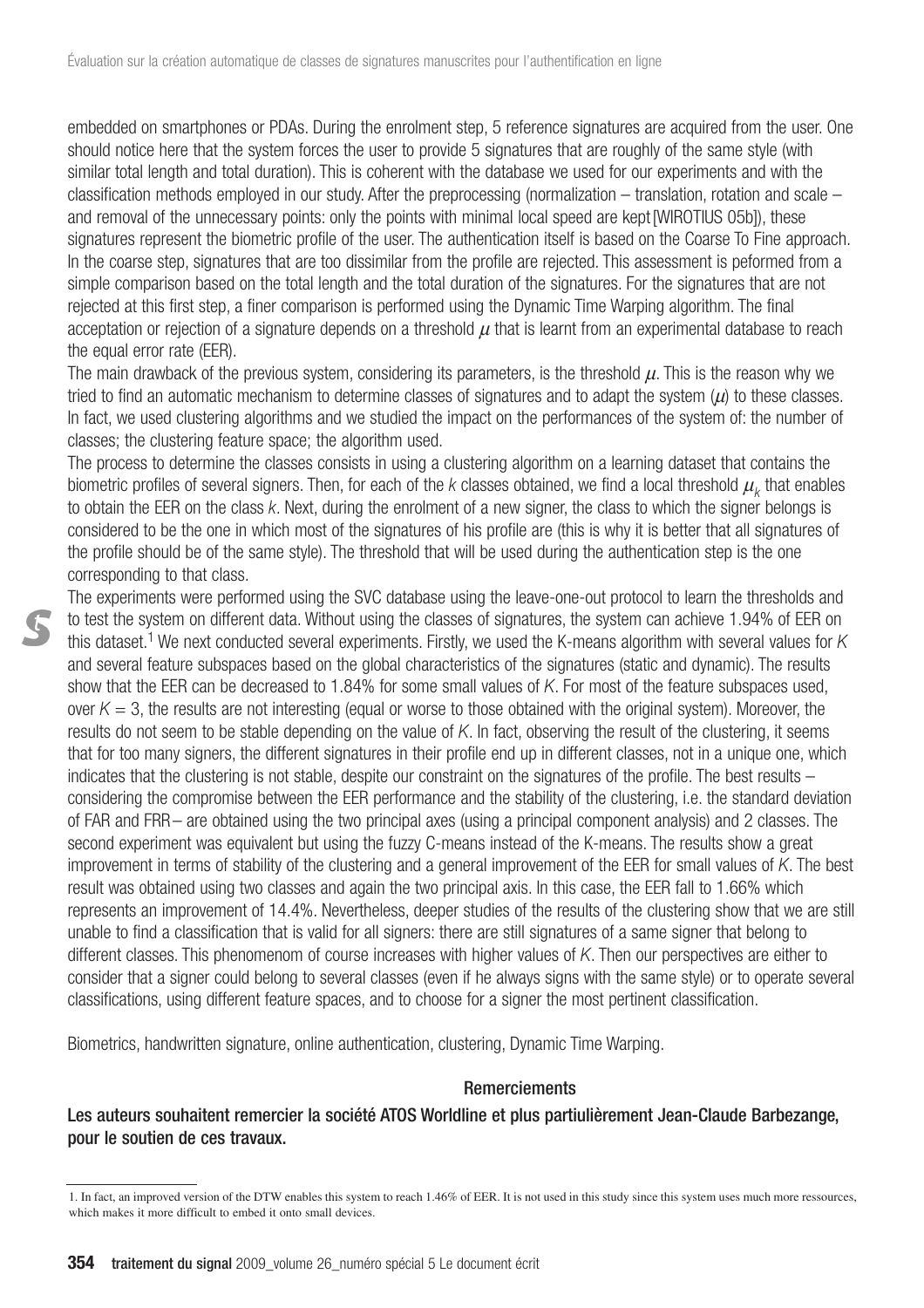# **1. Introduction**

La problématique de l'authentification par signature manuscrite [PLAMONDON 89, LECLERC 94, JAIN 02] occupe une place tout à fait particulière dans le domaine de la reconnaissance de formes. En effet, au contraire de l'identification, il s'agit d'un problème de reconnaissance « à une classe », pour lequel on dispose de peu de données d'apprentissage. De plus, les données biométriques utilisées, les signatures, sont qualifiées de comportementales et sont donc par essence extrêmement sujettes à la variabilité, à la fois entre différentes personnes mais également pour une même personne [RAGOT 08]. Pour l'ensemble de ces raisons, les paramètres du système qui déterminent l'acceptation ou le rejet d'une personne sont particulièrement sensibles et dépendants de la personne qui cherche à s'authentifier. Dans un cadre applicatif réel, où les données d'apprentissage sont peu nombreuses et ne représentent qu'un faible échantillon de la variété des signatures manuscrites, les systèmes d'authentification peuvent donc souffrir d'un manque d'adaptation à l'utilisateur ou à un groupe d'utilisateurs ayant des spécificités communes.

Dans ce contexte, il semble intéressant de se rapprocher des recherches effectuées dans la communauté de l'écrit, notamment autour de l'écriture manuscrite, et qui ont montré qu'il existe différents types de scripteurs [CRETTEZ 95, NOSARY99, SEROPIAN 02, BENSEFIA 05, SIDDIQI 07]. Nous pouvons alors faire l'hypothèse raisonnable qu'il existe également différents types – ou classes– de signataires (ou de signatures) et que l'on va pouvoir adapter les paramètres du système d'authentification, pour un signataire, en fonction de la classe de signatures à laquelle il appartient et ainsi améliorer les performances du système.

Il existe des travaux, notamment en graphologie [SEDEYN 02] qui devraient permettre de déterminer les spécificités des signatures manuscrites. Nous devrions donc également pouvoir en déduire des classes de signatures, partageant certaines de ces spécificités. Cependant, cette méthode reposant sur les connaissances d'un expert n'est pas sans poser de problèmes. En effet, elle contraint à l'utilisation de descripteurs les plus proches possibles de ceux utilisés par l'expert, alors même que ces descripteurs ne sont pas nécessairement les plus adaptés pour le classificateur employé (problème courant en sélection de caractéristiques). De plus, cette connaissance peut être coûteuse à modéliser et à extraire du signal, ce qui n'est pas forcément compatible avec l'usage de terminaux d'authentification légers – souvent utilisés en biométrie. Enfin, ces experts en graphologie sont souvent spécialisés sur l'étude de signatures d'une origine géographique bien précise (française, anglo-saxone, asiatique, etc.) rendant l'expertise inutilisable en dehors de son domaine de compétence. Il semble donc bien plus avantageux d'essayer de déterminer automatiquement les classes de signatures à partir des échantillons biométriques disponibles. Rien n'empêchera par la suite d'enrichir ou de modifier cette classification si de nouvelles données sont disponibles.

Dans cette étude, nous nous sommes donc penchés sur l'utilisation d'une classification non supervisée pour créer automatiquement des classes de signatures. Nous avons plus particulièrement étudié l'impact de la classification résultante sur les performances d'un prototype d'authentification léger – *i.e*. conçu pour être embarqué sur un smartphone ou un PDA et nécessitant peu de ressources – basé sur l'algorithme *Dynamic Time Warping* (DTW) [JAIN 02, OHISHI 00]. L'impact de la classification a notamment été étudié en fonction du nombre de classes obtenu, de l'espace de représentation utilisé, ainsi que de la méthode de classification employée.

Dans la suite, la section 2 décrit le système d'authentification sur lequel nous nous sommes appuyés pour conduire notre étude. La section 3 présente le processus utilisé pour déterminer automatiquement des classes de signatures et comment celles-ci sont employées pour améliorer les performances du système d'authentification. Enfin, les résultats expérimentaux sont analysés dans la section 4.

## **2. Système d'authentification**

Notre étude se base sur l'utilisation d'un système d'authentification léger conçu lors de précédents travaux [WIROTIUS 05a, WIROTIUS 05b]. Celui-ci fonctionne en deux étapes. Lors de la première, la phase d'enrôlement (*cf*. section 2.2), la personne à authentifier s'enregistre en fournissant quelques signatures pour que le système crée son profil (ensemble de signatures de référence). La deuxième étape (*cf*. section 2.3) est l'authentification à proprement parler : une personne – la personne préalablement enregistrée ou une autre qui attaque le système – soumet une signature qui est authentifiée ou rejetée. Dans tous les cas, le mécanisme d'acquisition des signatures et les prétraitements effectués à chaque étape sont identiques (*cf.* section 2.1).

#### **2.1 Acquisition des signatures et prétraitements**

L'acquisition des signatures s'effectue sur un TabletPC, une tablette graphique ou un PDA. Afin de conserver le maximum de compatibilité, seules les coordonnées de chacun des points de la signature ainsi que les posés et levés de stylet sont conservés. Ensuite, nous procédons à une normalisation des signatures. Cette normalisation consiste en :

- une rotation pour rendre l'axe d'inertie horizontal [LEJTMAN 01, WIROTIUS  $05$ <sup>2</sup>;

<sup>2.</sup> Le choix de ce prétraitement est discutable dans la mesure où l'on peut considérer que certains signataires ont justement comme spécificité de ne pas signer horizontalement. Cependant, cela ne peut être réellement pris en compte que lorsque le signataire est parfaitement à son aise pour signer et que la zone de signature est parfaitement repérée et orientée (par un rectangle par exemple). En réalité, les signatures s'effectuent très souvent dans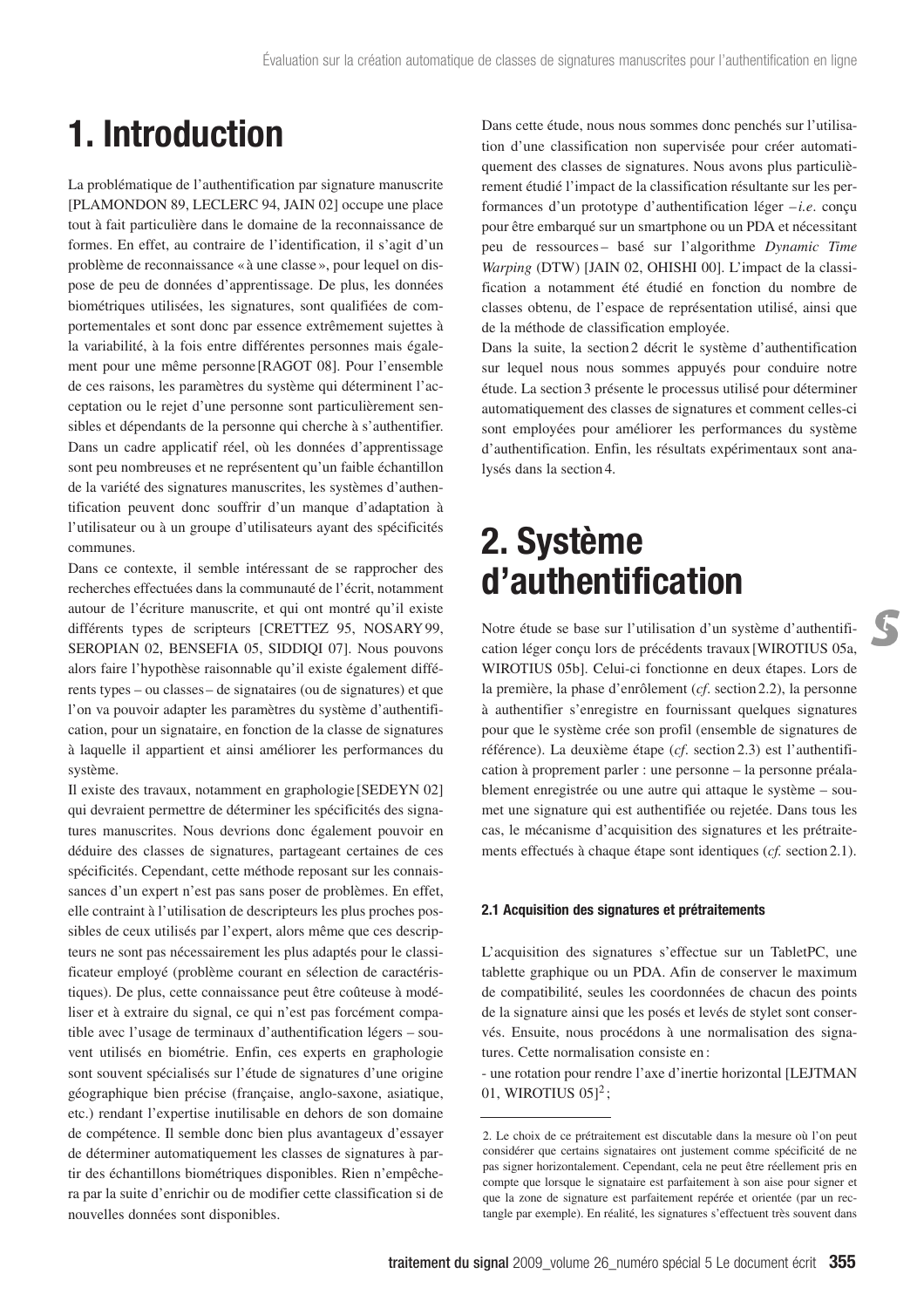- une homothétie pour que toutes les signatures aient la même taille tout en conservant leurs proportions ;

- une translation pour centrer la signature par rapport au repère. La figure 2 illustre le résultat de cette normalisation sur la signature de la figure 1.



*Figure 1. Signature originale avec son axe d'inertie.*



*Figure 2. Signature normalisée.*

Le dernier prétraitement effectué consiste à ne conserver que certains points significatifs de la signature. L'intérêt est ici multiple. Cela permet de réduire la taille de la signature et donc d'accélérer les traitements ultérieurs. Cela permet également de diminuer l'espace de stockage nécessaire pour le profil. Ces deux propriétés sont particulièrement importantes pour une application devant fonctionner dans un cadre réel d'utilisation. En effet, la CNIL interdit les bases de données biométriques. Il faut donc stocker les données biométriques de l'utilisateur sur une carte à puce personnelle et, pour assurer la sécurité du système, aucune information ne doit pouvoir être récupérée de cette carte. L'authentification s'effectue donc également sur cette carte. Ainsi le système est plus difficilement attaquable, la contrepartie étant l'utilisation de ressources système limitées<sup>3</sup>. Un deuxième avantage, et non des moindres, à la sélection de points est que si ceux-ci sont bien choisis, les performances du système peuvent être accrues car on fait ainsi disparaître le bruit qui pouvait se trouver dans les données brutes. Dans notre cas, après des études comparatives sur plusieurs méthodes de sélection de points, nous avons choisi de ne conserver que les points de vitesse minimale [WIROTIUS 05b], la vitesse en chaque point *Pt* étant calculée par :

$$
vi = \frac{dist(Pt_i, Pt_{i+1})}{t_{i+1} - t_i}
$$

où  $dist(Pt_i, Pt_{i+1})$  est la distance euclidienne entre deux points successifs effectués aux instants  $t_i$  et  $t_{i+1}$ .

,

#### **2.2 Enrôlement**

Cette étape a pour objectif de créer le profil d'un utilisateur. Après une phase d'entraînement, nécessaire à la prise en main du périphérique d'acquisition, l'utilisateur fournit 5 signatures au système. En cas de problème lors de l'acquisition, l'utilisateur peut annuler une saisie et la recommencer. Le système effectue également une vérification pour éviter tout problème lors de la création du profil. Cette vérification consiste à demander 5 nouvelles signatures. Si parmi ces 5 signatures de vérification l'une d'entre elles est « trop » dissemblable des 5 signatures de référence, l'utilisateur doit recommencer la procédure d'enrôlement. La dissemblance entre 2 signatures est évaluée en considérant uniquement la durée totale et la longueur totale de la signature, exactement de la même façon que lors de la première étape de notre processus d'authentification (*cf*. section 2.3.1). Ce processus permet ainsi de constituer le profil du signataire avec seulement 5 signatures pour lesquelles nous sommes assurés d'avoir un minimum de similarité.

Ce choix peut paraître discutable car nous limitons ainsi la possibilité que pourrait avoir un signataire de signer de plusieurs façons différentes. Cependant, il faut bien voir que cette vérification ne contraint en fait que l'utilisation de signatures très différentes en terme de temps d'exécution ou de longueur. Les variations légères sur ces critères ou importantes selon d'autres caractéristiques restent tout à fait possibles. De plus, ce mode de fonctionnement parait assez logique étant donné l'usage. En effet, lors d'un processus d'authentification, un signataire effectue ses 5 signatures les unes à la suite des autres, presque sans pose, et naturellement il devrait donc être assez peu enclin à utiliser des signatures radicalement différentes. Autre point, si l'on considère que 5 signatures sont nécessaires pour appréhender la variablité d'une signature (et 5 signatures reste une quantité assez faible), il serait plus judicieux, si l'on souhaite prendre en compte plusieurs styles de signatures pour une même personne, de demander 5 exemplaires de chacun de ses styles de signatures. Finalement, cette particularité de notre méthode d'enrôlement semble également être en adéquation avec la façon dont les bases d'évaluations sont constituées (bien que ce ne soit pas toujours explicite) : souvent des faux sont établis et ils ne le sont vraisemblablement qu'à partir de l'observation d'une seule signature de référence. Nous insistons ici particulièrement sur ce point car il ne sera bien entendu pas sans importance pour la création des classes de signatures (*cf*. section 3.1).

des conditions variables –position debout, signature effectuée «à la vavite», support pas tout à fait bien positionné, etc.– et l'utilisation d'un repère rectangulaire pour la saisie de la signature reste assez spécifique aux signatures occidentales. Il semble donc plus judicieux de ne pas prendre en compte cette orientation de la signature dans le processus d'authentification. 3. Il s'agit là d'un point qui distingue notre système d'un certain nombre d'autres systèmes commerciaux.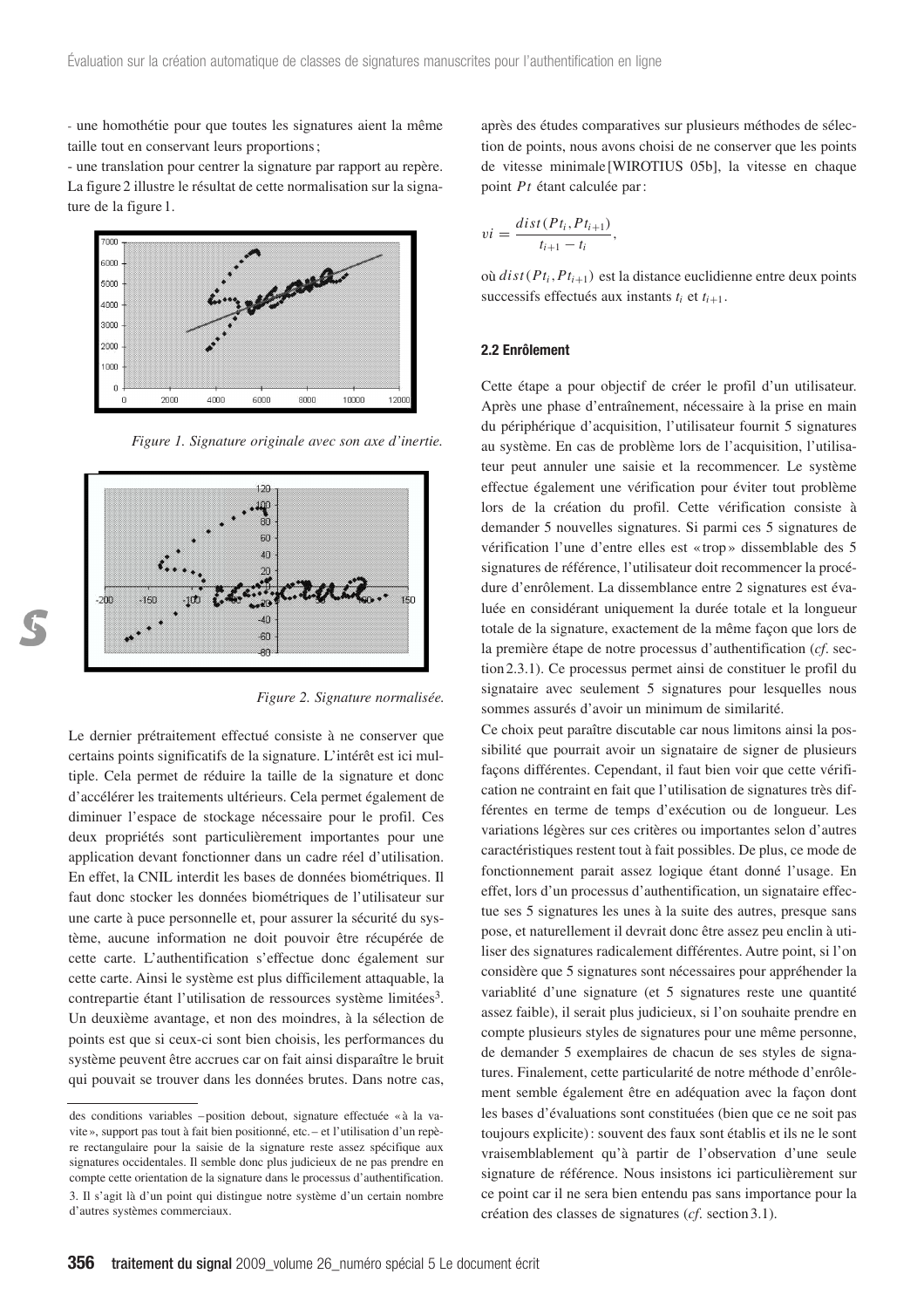Une fois ces 5 signatures valides acquises, elles subissent les prétraitements décrits ci-dessus (*cf*. section 2.1) puis sont conservées (sur une carte à puce par exemple) comme signatures de référence en attente d'une future authentification.

#### **2.3 Authentification**

Lors de cette phase, un utilisateur souhaitant s'authentifier signe sur le périphérique d'acquisition. La signature test ainsi obtenue, après avoir subi les prétraitements décrits section 2.1, va être comparée aux signatures de référence du profil biométrique de la personne qu'il prétend être. Pour cela, la comparaison s'effectue en deux étapes, selon une approche *Coarse To Fine* [WIROTIUS 05a, WIROTIUS 05b]. L'approche *Coarse* (*cf*. section 2.3.1) permet d'éliminer directement les signatures très différentes des signatures de référence. Ces attaques supposées seront donc rejetées sans passer par l'étape *Fine* (*cf*. section 2.3.2) qui effectue une comparaison plus précise mais aussi plus coûteuse en temps de calcul. Ce principe permet donc d'accélérer les traitements lors de l'authentification, l'étape *Fine* n'étant utilisée que si nécessaire.

#### 2.3.1 Étape *Coarse*

Cette première étape élimine une signature trop dissemblable des signatures de référence. Elle se base pour cela sur une comparaison des signatures représentées par des caractéristiques globales et stables [WIROTIUS 05b] : la longueur totale (*C*1) et la durée totale  $(C^2)$  de la signature. Une signature test est acceptée – et l'étape *Fine* sera utilisée – si la condition suivante est vérifiée pour les deux caractéristiques  $C^j$  ( $j = 1,2$ ) :

$$
\delta \times min_i(C_i^j) \leqslant C^j \leqslant \lambda \times max_i(C_i^j)
$$
 (1)

avec *C <sup>j</sup>* la valeur de la caractéristique pour la signature test, *C <sup>j</sup> i* la valeur de cette même caractéristique pour la signature de référence *i* ( $i = 1,...,5$ ), et des coefficients  $\lambda$  et  $\delta$  fixés expérimentalement à 0,6 et 1,4 respectivement.4

#### 2.3.2 Étape *Fine*

Cette seconde étape effectue une nouvelle comparaison entre la signature testée et les 5 signatures de référence, mais cette fois en utilisant une mesure de distance plus précise. Dans notre cas, cette distance est calculée en mettant en correspondance les points des deux signatures par une variante de l'algorithme *Dynamic Time Warping* (DTW) [JAIN 02, OHISHI 00] adaptée à notre problème [WIROTIUS 05a, WIROTIUS 05b]. Plusieurs métriques peuvent être associées au DTW :

- la distance spatiale (*distS*) – distance usuelle – qui correspond à la distance euclidienne entre deux points *P* et *P* mis en correspondance et projetés dans le même repère ;

- la distance temporelle (*distT*) qui correspond à l'écart de temps entre les points *P* et *P'* et qui est calculée par :

$$
distT(P, P') = |t(P') - t(P)|,
$$
\n(2)

où  $t(P)$  est l'instant auquel *P* a été fait  $(t(P1) = t(P'1));$ - la distance curviligne (*distC*) qui correspond à la différence de distance parcourue entre le début des signatures et les points  $P_i$  et  $P'_i$ :

$$
distC(P_i, P'_j) = \left| \frac{long(P_i)}{long(P_n)} - \frac{long(P'_j)}{long(P'_m)} \right|,
$$
\n(3)

avec  $long(P_i) = \sum_{k=2}^{i} dist(P_k, P_{k-1}), dist(P_k, P_{k-1})$  la distance euclidienne entre deux points successifs de la signature, *Pn* et *P <sup>m</sup>* le dernier point de chacune des signatures considérées (*long*(*Pn*) correspond donc à la longueur totale de la signature). Pour notre prototype d'authentification destiné à être embarqué, nous utilisons la distance spatiale (*distS*) seule qui donne le meilleur rapport entre performances et temps de calcul. Lorsque nous souhaitons avoir les meilleures performances, nous utilisons la combinaison (*distF*) des trois distances. Dans ce dernier cas, la combinaison s'effectue de la façon suivante :

$$
distF = \alpha \times distS + \beta \times distT + \gamma \times distC,
$$
 (4)

où  $\alpha$ ,  $\beta$ ,  $\gamma$  sont des coefficients compris entre 0 et 1 et dont la somme vaut 1. Lors d'expérimentations précédentes sur une base privée [WIROTIUS 05b], les meilleures performances ont été obtenues avec les valeurs suivantes:  $\alpha = 0.2$ ,  $\beta = 0.6$ ,  $\gamma = 0.2$  (*cf.* section 4.2).

Pour qu'une signature test soit acceptée et le signataire authentifié, il faut que la distance entre celle-ci et au moins une des signatures de référence soit inférieure au seuil  $\mu$ . Ce seuil global – indépendant du signataire – est déterminé lors d'une phase préalable d'apprentissage du système. Pendant celle-ci, une base de validation est utilisée pour simuler le processus d'authentification et obtenir les performances du système : Taux de Faux Acceptés (TFA, ou *False Acceptance Rate* – FAR) et Taux de Faux Rejet (TFR ou *False Rejection Rate* – FRR, *i.e*. le taux de signatures authentiques rejetées). Différentes valeurs de seuils sont ensuite testées de façon quasi exhaustive (par incrément fixe) jusqu'à obtenir le Taux d'Erreurs Egales (TEE, ou *Equal Error Rate* – EER) sur cette base de validation (*cf*. figure 3).

<sup>4.</sup> Ces coefficients ont été déterminés lors d'une étude précédente à partir d'expérimentations sur une base de signatures privée [WIROTIUS 05b].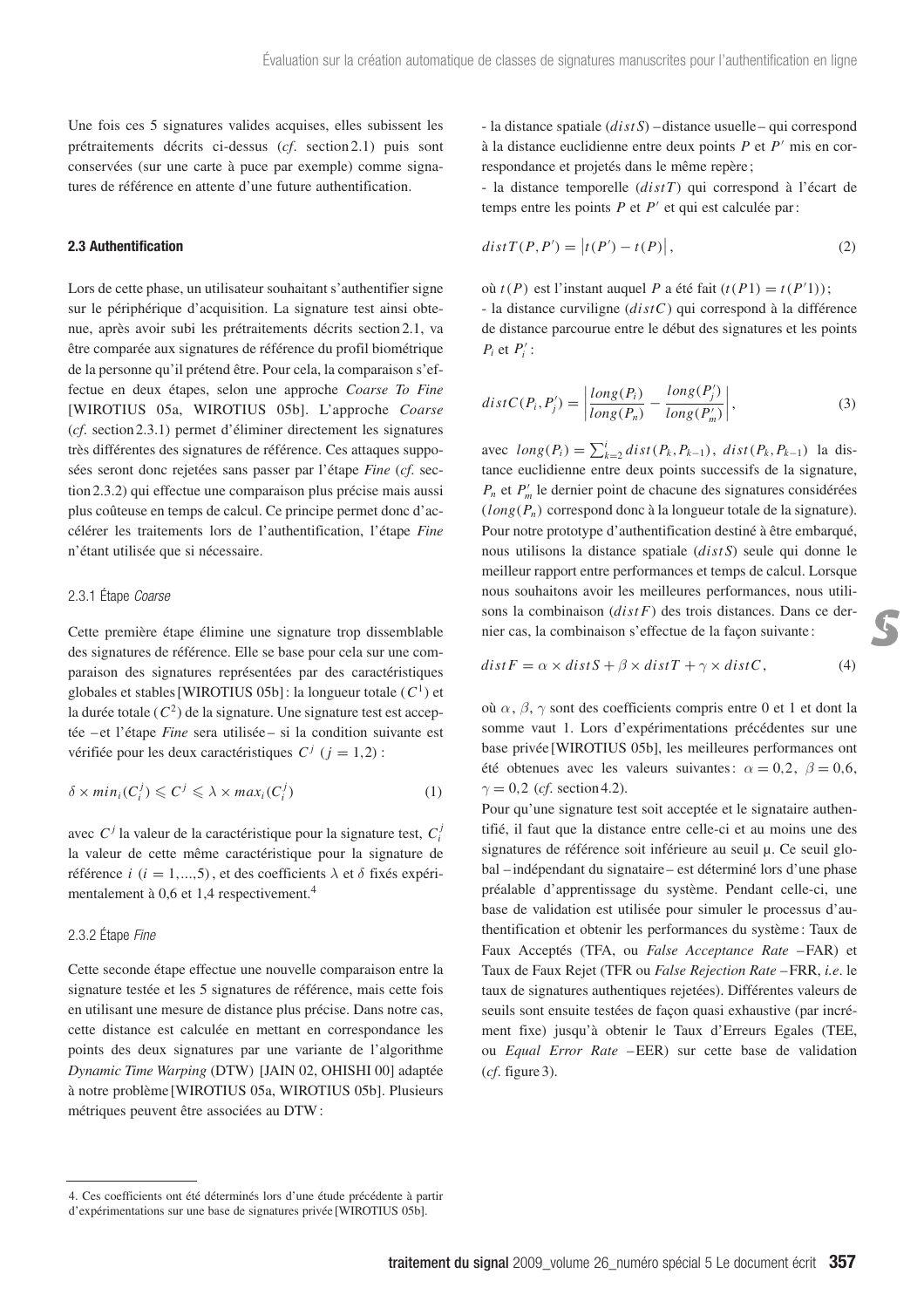

*Figure 3. Définition du TEE.*

## **3. Création automatique de classes de signatures**

Un des inconvénients du système précédent réside essentiellement dans l'utilisation du seuil de décision global µ qui est unique quels que soient les utilisateurs du système. C'est pourquoi nous avons souhaité étudier l'impact, sur les performances du système, de la création de classes de signatures et de la spécialisation du système à ces classes. Nous avons alors deux sous-problèmes : trouver des classes de signatures ; adapter le système à ces classes. Ces deux points sont développés respectivement dans les sections 3.1 et 3.2. Enfin, la section 3.3 décrit le nouveau fonctionnement du système lors de l'authentification.

#### **3.1 Création de classes de signatures**

L'important pour la création de classes de signatures est avant tout d'arriver à déterminer une classification qui soit stable pour chacun des utilisateurs du système. Idéalement, on pourrait souhaiter qu'un signataire n'appartienne qu'à une seule classe, c'est-à-dire que toutes ses signatures (de référence et à authentifier) appartiennent à la même classe. Cette hypothèse peut sembler assez forte et limitante. Cependant, elle reste tout à fait raisonnable étant donné notre système d'authentification et le mécanisme d'enrôlement utilisé (*cf*. section 2.2). De plus, nos résultats expérimentaux (cf. section 4) mettent en évidence que la notion de classe de signatures reste difficile à modéliser et exploiter même avec cette simplification et les précautions prises lors de l'enrôlement.

L'espace de représentation utilisé pour l'extraction des classes doit permettre de se rapprocher du principe de stabilité tel qu'il est énoncé ci-dessus. Pour cela, nous avons choisi dans un premier temps de travailler sur des caractéristiques globales. Parmi celles-ci, la durée totale de la signature ainsi que sa longueur totale sont reconnues comme étant des caractéristiques stables pour un signataire (*cf*. étape *Coarse*, section 2.3.1). Cependant, pour aller plus loin, nous avons également travaillé sur un ensemble plus vaste de 12 caractéristiques, décrivant la forme et la dynamique des signatures. Ces caractéristiques sont :

- la longueur totale (longueur Totale) ;

- le rapport entre les déplacements vers la gauche et vers la droite (rapDepHor) ;
- le rapport entre les déplacements vers le haut et vers le bas (rapDepVer) ;
- le rapport entre les déplacements horizontaux et verticaux (rapDepXY) ;
- la distance entre le premier et le dernier point (distPremDer) ;
- le déplacement horizontal moyen (depHorMoy) ;
- le déplacement vertical moyen (depVerMoy) ;

- l'angle entre l'horizontale et la droite joignant le premier et le dernier point (angleSign) ;

- la durée totale (tpsTotal) ;
- l'accélération moyenne (accMoy) ;
- la vitesse moyenne verticale (vtsMoyVert);
- la vitesse moyenne horitzontale (vtsMoyHor).

Afin de déterminer les corrélations entre ces caractéristiques nous avons effectué une analyse en composantes principales (ACP). Le cercle des corrélations correspondant est donné dans la figure 4. Sur celle-ci on constate que la longueur totale et la durée totale restent assez fortement corrélés. On se doute alors que l'algorithme de classification ne pourra s'appuyer que sur un pouvoir de représentation de l'espace de description assez limité.

À partir de cet espace de représentation, et pour obtenir les classes de signatures, nous avons utilisé deux algorithmes classiques qui ont démontré leur utilité dans ce genre d'études (préclassification avant reconnaissance) : l'algorithme des *K-means* [MCQUEEN 67] et celui des *Fuzzy C-means* réputé moins sen-



*Figure 4. Corrélation entre les caractéristiques testées pour la création de classes de signatures.*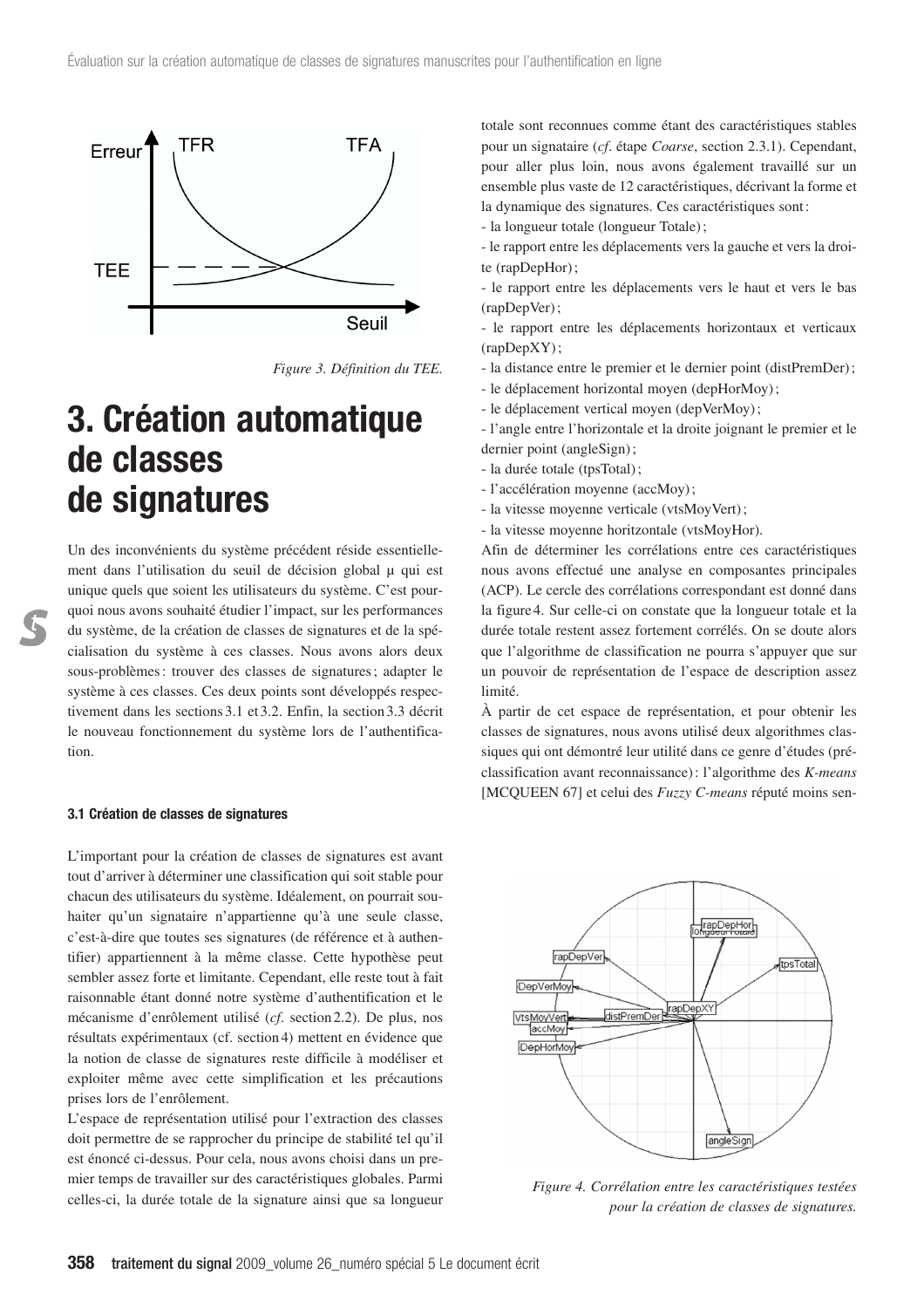sible aux variations dans les données et aux données abérrantes [BEZDEK 81]. Ces algorithmes sont employés sur l'ensemble des signatures de référence dont on dispose lors de la phase d'apprentissage pour une valeur de *K* (nombre de classes à trouver) choisie initialement.

#### **3.2 Optimisation du système grâce aux classes de signatures**

Une fois les classes de signatures obtenues à partir des signatures de référence de la base d'apprentissage, nous utilisons les signatures de la base de validation pour définir un seuil de décision  $\mu_k$  pour chacune de ces classes  $k$  ( $k = 1,...,K$ ). Le principe est le même que pour le système initial (*cf*. section 2.3.2) sauf que nous cherchons les seuils qui permettent d'obtenir le TEE sur chaque classe – et non le TEE global. Ainsi, chaque signature de la base de validation, est testée par rapport à chaque signataire (enrôlé) de la base d'apprentissage. Nous définissons la classe d'un signataire enrôlé comme étant celle dans laquelle se retrouve la majorité de ses signatures de référence (appartenance stricte).

Lorsqu'une signature test est donc comparée au profil d'un signataire (à ses 5 signatures de référence), le seuil  $\mu_k$  correspondant à la classe de ce signataire est utilisé pour accepter ou refuser la signature test lors de l'étape *Fine*. Le TFA ou le TFR de la classe sont alors mis à jour en conséquence. Lorsque toute la base de validation a été utilisée, les seuils sont modifiés comme indiqué dans la section 2.3.2 puis une nouvelle phase de validation est effectuée jusqu'à obtenir le TEE sur chacune des classes.

#### **3.3 Authentification à partir de classes de signatures**

Une fois l'apprentissage des µ*<sup>k</sup>* effectué, le prototype peut être utilisé dans le mode de fonctionnement « réel » : lors de la phase d'enrôlement, le profil du signataire est toujours constitué de ses 5 signatures de référence et le système utilisera comme seuil de décision  $\mu_k$  pour les futures authentifications (ou attaques) celui correspondant à la classe du signataire qui s'est enrôlé.

## **4. Résultats expérimentaux**

#### **4.1 Protocole de test**

Pour évaluer l'impact de la création de classes sur notre système d'authentification par signature manuscrite en ligne, nous avons utilisé la base SVC (*Signature Verification Competition*) [SVC 04, YEUNG 04]. Cette base est constituée de 40 signataires. Pour chaque signataire, 20 signatures sont authentiques et 20 autres sont des faux expérimentés, réalisés par des personnes ayant accès à une vidéo de la personne en train de signer. Dans notre travail d'expérimentation, nous ne nous intéressons pour l'instant qu'aux performances sur des faux aléatoires<sup>5</sup> et nous n'utilisons donc que  $40 \times 20$  signatures. Nous sommes également conscients que cette base a une taille limitée. Cependant, il s'agit de l'une des rares bases disponibles et utilisées comme benchmark de référence. Il faut également noter que nous n'avons pas de connaissances *a priori* sur la représentativité de cette base quant aux différents styles de signatures et donc quant au nombre de classes. En effet, l'origine des contributeurs n'est pas connue. De plus, ceux-ci n'ont pas signé avec leur signature habituelle mais en ont inventé une pour l'occasion.<sup>6</sup>

Nous effectuons nos tests en *leave-one-out* (LOO). 39 signataires sont utilisés pour l'apprentissage et la validation : les cinq premières signatures de chacun des 39 signataires sont utilisées comme signatures de référence afin de simuler la phase d'enrôlement et effectuer la recherche de classes; les  $15 \times 39$  signatures restantes sont utilisées comme base de validation pour rechercher les seuils. Enfin, le dernier signataire est utilisé lors de la phase de test pour évaluer les performances du système en phase de généralisation : les 5 premières signatures du signataire simulent l'enrôlement de ce dernier ; les 15 suivantes servent pour évaluer le TFR ; enfin, les 15 ∗ 39 signatures de la base de validation<sup>7</sup> sont utilisées comme attaques aléatoires et permettent d'obtenir le TFA. Cette phase d'apprentissage/test est répétée de façon à ce que chaque signataire serve exactement une fois pour la phase de test ce qui permet d'obtenir les TFA et TFR moyens du système.

#### **4.2 Résultats du système initial**

Le tableau 1 donne les TFA et TFR moyens obtenus en LOO sur la base SVC avec notre système initial, c'est-à-dire sans classe de signatures. Les résultats sont présentés pour chacune des métriques associées au DTW, ainsi que pour la meilleure combinaison de celles-ci (paramètres obtenus sur une base privée, *i.e*. avec les valeurs présentées dans la section 2.3.2). Il s'agit donc de notre référence pour évaluer l'impact de l'utilisation de

<sup>5.</sup> Les faux expérimentés semblent moins intéresser les industriels qui estiment que, dans la réalité, il existe peu de chances que quelqu'un fasse un faux expérimenté en ligne (les faussaires auraient besoin d'une vidéo précise du signataire en train de signer, ce qui est difficilement réalisable en pratique).

<sup>6.</sup> Là encore, tout cela laisse penser que chaque signataire ne signe qu'avec un seul type de signature, ce qui corrobore les hypothèses faites dans la sections 2.2 et garantit la cohérence de notre approche pour ce cas d'étude.

<sup>7.</sup> Bien que ces signatures aient servi pour déterminer les seuils en phase de validation, elles n'ont pas servi par rapport au signataire testé en phase de généralisation. On peut donc les considérer comme des faux aléatoires quelconques et le biais éventuel reste ainsi très limité.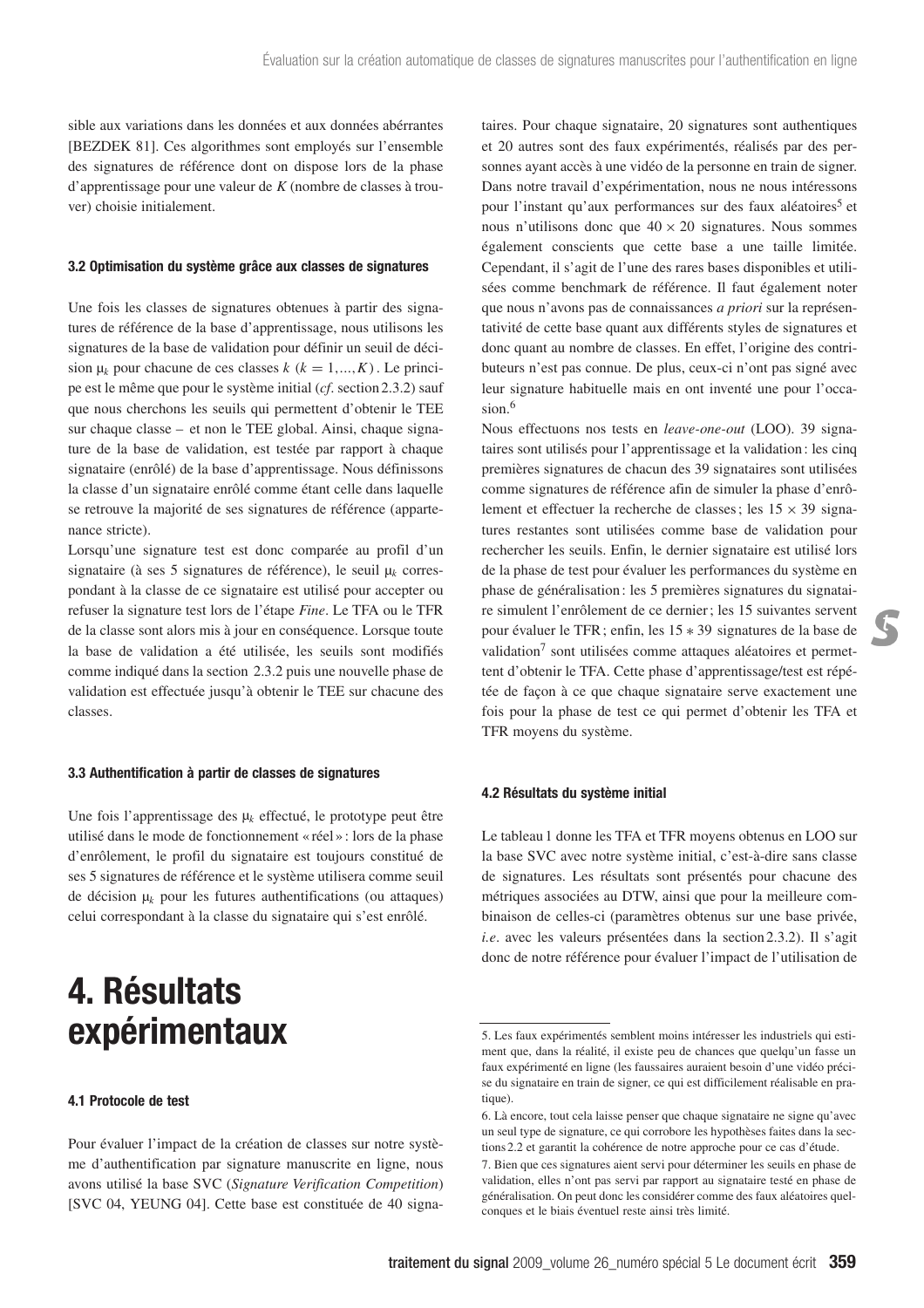classes de signatures. Le TEE correspondant est obtenu en prenant la moyenne du TFA et du TFR.<sup>8</sup>

**TFA TFR TEE** *distS* 1,88 2,00 1,94 *distT* 4,00 3,67 3,84 *distC* 12,90 11,50 12,20 *distF* 1,45 1,47 1,46

*Tableau 1. Performances du système initial (en %).*

Comme annoncé dans la section 2.3.2, la métrique seule qui offre les meilleures performances est la distance spatiale. La combinaison des trois métriques permet quant à elle d'améliorer assez sensiblement le TEE, malgré les faibles performances obtenues avec les distances temporelle et curviligne.

Le positionnement de notre approche par rapport aux autres systèmes ne figure pas dans ce tableau puisque notre objectif est avant tout d'étudier l'apport de la création de classes de signatures sur notre système. De plus, une telle comparaison de différentes approches reste particulièrement délicate car beaucoup utilisent leur propre base de signatures et les protocoles expérimentaux diffèrent souvent de façon assez significative (nombre de signatures lors de l'enrôlement, pas de leave-one-out, etc.). Ainsi, même sur la base SVC, il est difficile de fournir des données comparatives. Pour information, la meilleure approche sur cette base avec les faux expérimentés (alors que nous travaillons sur des faux aléatoires) obtient un TEE de 2,8 %. Ensuite, les taux passent à 4,4 % puis 5 % pour les deuxièmes et troisièmes meilleures approches [KHOLMATOV 05].

Dans la suite des expérimentations, nous nous sommes limités à l'utilisation du système correspondant au prototype léger, c'est-à-dire utilisant la distance spatiale seule. Les résultats seront donc à comparer avec la première ligne du tableau 1.

#### **4.2 Résultats avec la classification basée sur la durée totale et la longueur totale**

Cette première série de résultats donne les performances obtenues selon le protocole défini plus haut en utilisant les caractéristiques de durée totale et de longueur totale pour déterminer des classes de signatures avec les *K-means*. Le tableau 2 montre les résultats pour différents nombres de classes (*K*) et avec la distance spatiale (*distS*). Les taux donnés représentent une moyenne sur 10 exécutions successives du protocole complet puisque l'algorithme de classification ne fournit pas nécessairement les mêmes résultats d'une éxécution sur l'autre. Nous fournissons alors l'écart type correspondant (EcA et EcR).

*Tableau 2. Performances (en %) du système basé sur la distance spatiale et effectuant une classification des signatures avec les* K-means *sur la durée totale et la longueur totale.*

| K  | <b>TFA</b> | EcA  | <b>TFR</b> | EcR  | <b>TEE</b> |
|----|------------|------|------------|------|------------|
| 2  | 1,47       | 0,02 | 2,20       | 0.6  | 1,84       |
| 3  | 1,48       | 0,04 | 2,33       | 0,00 | 1,92       |
| 4  | 1,58       | 0,03 | 2,17       | 0,00 | 1,87       |
| 5  | 1,61       | 0,09 | 2,17       | 0,00 | 1,89       |
| 6  | 1,56       | 0,02 | 2,22       | 0,18 | 1,89       |
| 7  | 1,64       | 0,12 | 2,06       | 0,07 | 1,85       |
| 8  | 1,65       | 0,11 | 2,89       | 0,77 | 2,27       |
| 9  | 1,8        | 0,06 | 3,06       | 0.6  | 2,43       |
| 10 | 1,78       | 0,17 | 3,22       | 0.53 | 2,5        |

Dans ce tableau, on constate que jusqu'à 7 classes environ, les résultats sont globalement meilleurs que ceux du système initial : jusqu'à 5,2 % d'amélioration du TEE. Au-delà, les performances se dégradent (y compris au-delà de 10 classes). On notera particulièrement que le TFA est plus faible, notamment avec un faible nombre de classes, puis qu'il ré-augmente à partir de *K* égal à 7. On peut donc en déduire que notre spécialisation des seuils est bien efficace (jusqu'à un certain point) puisque les attaques sont mieux décelées. Cependant, la contrepartie est que le TFR tend à augmenter avec *K*. Une explication est que pour certains signataires, toutes ses signatures ne correspondent pas en réalité à la même classe. Ces dernières sont donc plus souvent rejetées lors de l'authentification. Ce point semble confirmé en observant la répartition par classes des signatures de chaque signataire. Cet inconvénient devrait théoriquement pouvoir être limité en essayant d'obtenir une meilleure classification, c'est-à-dire en changeant d'algorithme ou bien en changeant d'espace de représentation pour la classification, ce qui fait l'objet des expérimentations suivantes. On notera également que l'écart-type est assez faible pour 3, 4, 5 et 7 classes alors qu'il est plutôt élevé dans les autres cas, ce qui signifie pour ces derniers que la classification n'est pas réellement stable d'une fois sur l'autre.

### **4.4 Résultats avec la classification et différentes caractéristiques**

Le tableau 3 présente les résultats obtenus avec d'autres jeux de caractéristiques. Nous avons dans un premier temps sélectionné la longueur totale et l'accélération moyenne puisque celles-ci apparaissent comme peu corrélées (*cf*. figure4). Pour les mêmes raisons, nous avons également sélectionné la durée totale et le rapport entre les déplacements haut et bas. Enfin, nous avons

<sup>8.</sup> Normalement, le TEE correspond au seuil de décision permettant d'avoir égalité entre le TFA et le TFR. Comme nous sommes dans la phase de test, le seuil est désormais fixé et le TEE exact, *i.e*. tel que défini précédemment, est donc impossible à obtenir sur les signatures de test. La moyenne du TFA et TFR représente donc une approximation de ce TEE.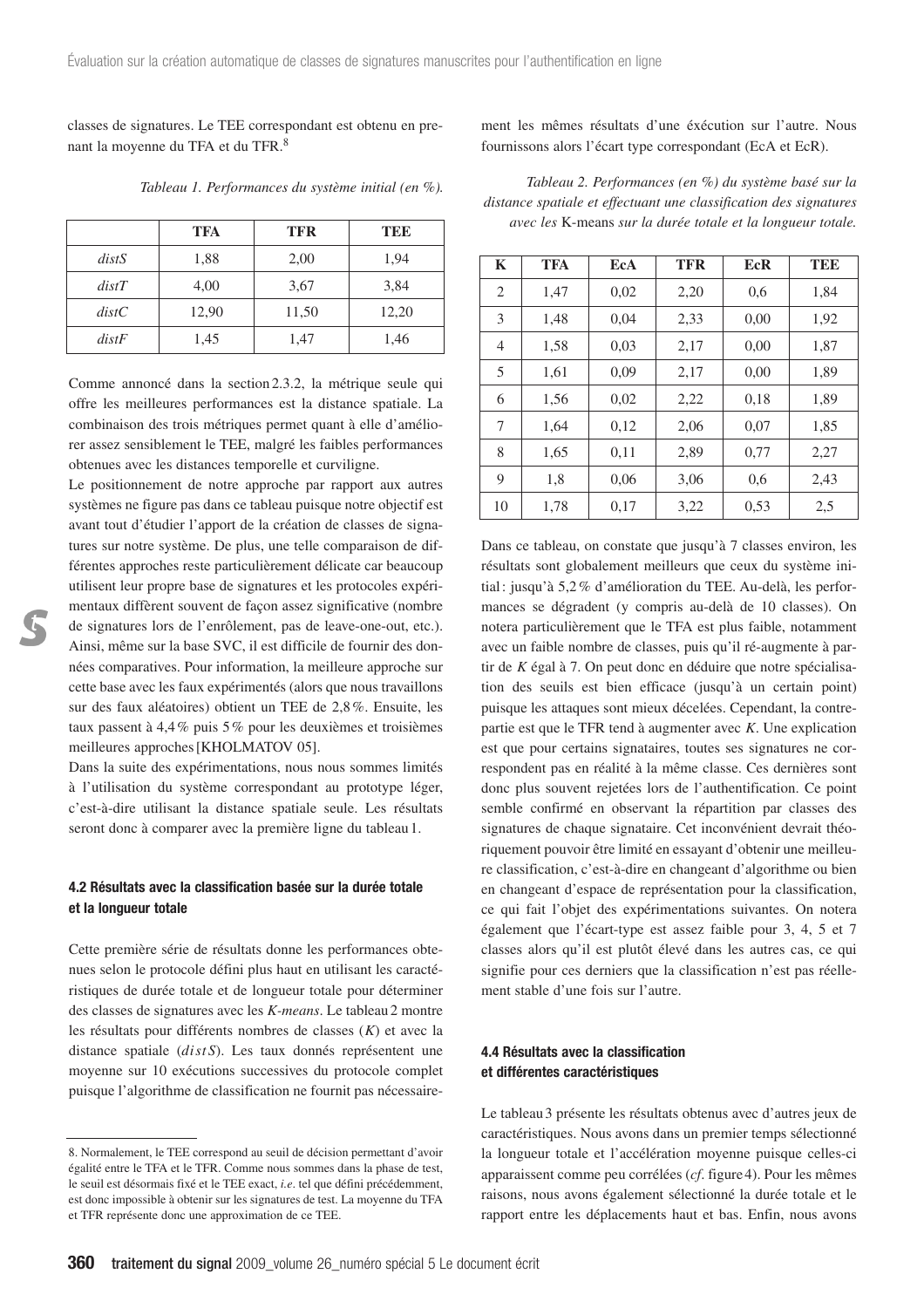évalué les résultats en utilisant les caractéristiques synthétiques correspondant aux 2 et 3 premiers axes principaux qui apportent respectivement 70 et 80% de l'inertie.<sup>9</sup> Pour toutes ces expérimentations, les résultats sont toujours la moyenne et l'écart type sur 10 exécutions et en utilisant la distance spatiale. Nous ne reportons que les résultats pour la valeur de *K* qui donne les meilleures performances.

*Tableau 3. Performances (en %) du systèmes basé sur la distance spatiale et effectuant une classification des signatures avec les* K-means *sur différentes caractéristiques.*

| <b>Caractéristiques</b> | K | <b>TFA</b> | EcA  | <b>TFR</b> | EcR  | <b>TEE</b> |
|-------------------------|---|------------|------|------------|------|------------|
| longTotale, accMoy      | 2 | 1.42       | 0,04 | 3.04       | 0.17 | 2,23       |
| tpsTotal, rapDepVer     | 2 | 1.84       | 0,07 | 1.87       | 0.21 | 1,86       |
| $ACP \times 2$          |   | 1,56       | 0,06 | 2.13       | 0,06 | 1,85       |
| $ACP \times 3$          |   | 1.85       | 0,00 | 2.00       | 0,00 | 1,93       |

La première constatation que nous pouvons faire est la même que précédemment : les meilleures performances sont obtenues pour un faible nombre de classes, ici 2 ou 3. Au-delà, le TEE est toujours moins bon que celui du système initial. Le second point, très important, est que l'utilisation de caractéristiques peu corrélées n'apporte pas nécessairement une amélioration et qu'elle s'accompagne généralement d'un EcR assez élevé. On peut en déduire que la classification produite n'est pas stable d'un coup sur l'autre. L'utilisation des axes de l'ACP permet d'améliorer nettement cette stabilité (EcA et EcR faibles), avec un TEE équivalent au meilleur trouvé jusqu'alors si l'on utilise 2 axes (avec 3 axes les performances se dégradent).

Dans tous les cas, les résultats sont toujours en-dessous de ce à quoi on pourrait s'attendre. Cela s'explique là encore par le fait que pour un certain nombre de signataires, des signatures ne sont pas dans la même classe que les signatures de référence, voire que toutes les signatures de référence ne sont pas ellesmêmes dans la même classe.

#### **4.5 Résultats avec les** *Fuzzy C-means*

Les résultats précédents tendent à montrer que la classification est en général extrêmement sensible (écart-type élévé) et pas toujours favorable à tous les signataires. Par conséquent, nos dernières expérimentations ont porté sur l'utilisation d'un algorithme de classification plus stable que les *K-means*: les *Fuzzy C-means*. Le tableau 4 montre les performances obtenues avec cet algorithme dans les mêmes conditions que précédemment. Les résultats sont fournis avec différents types de caractéristiques et à chaque fois avec la meilleure valeur de *K*.

*Tableau 4. Performances (en M) du système basé sur la distance spatiale et effectuant une classification des signatures avec les* Fuzzy C-means *sur différentes caractéristiques.*

| <b>Caractéristiques</b> | K | <b>TFA</b> | EcA  | <b>TFR</b> | EcR  | TEE  |
|-------------------------|---|------------|------|------------|------|------|
| longTotale, tpsTotal    |   | 1.75       | 0.00 | 2.00       | 0.00 | 1,87 |
| $ACP \times 2$          |   | 1.66       | 0.00 | 1.67       | 0.07 | 1,66 |
| $ACP \times 3$          |   | 1.79       | 0.00 | 2.00       | 0.00 | 1.89 |

Comme attendu, nous pouvons constater que la classification est très stable en général: EcA/EcR quasi nul (y compris pour d'autres valeurs de *K* faibles). De plus, le TEE est systématiquement meilleur par rapport aux tests équivalents avec les *K-means*. On arrive même à une classification particulièrement avantageuse avec 3 classes et les 2 axes de l'ACP. Le gain obtenu est alors de 14,4% sur le TEE. Cependant, les résultats restent très sensibles au nombre de classes et se détériorent assez facilement.

## **5. Conclusions et perspectives**

Dans cet article, nous avons étudié l'impact de la création de classes de signatures pour un système d'authentification en ligne. Ces classes sont élaborées automatiquement par les *Kmeans* ou les *Fuzzy C-means* sans utilisation de connaissances *a priori*, ce qui permet d'utiliser la méthode à partir de n'importe quelle base d'expérimentation. Une amélioration des performances peut ainsi être obtenue en spécialisant le seuil de décision pour chacune des classes. Quand un nouvel utilisateur s'enrôle, le seuil utilisé est celui de la classe la plus en adéquation avec son style de signature.

Les expérimentations, conduites sur la base SVC, ont permis de mettre en évidence l'importance du choix de l'espace de représentation, du nombre de classes ainsi que de l'algorithme de classification. Ainsi, on a pu constater que le choix de caractéristiques peu corrélées n'apportait pas toujours de bonnes performances et qu'elles s'accompagnaient souvent d'un écarttype important sur le TFR. L'utilisation des axes de l'ACP permet de réduire cette instabilité mais il ne garantit pas à lui seul de bonnes performances. Il en va de même de l'utilisation des *Fuzzy C-means*, bien qu'elles améliorent globalement la qualité de la classification et des résultats. Enfin, on constate qu'un trop grand nombre de classes dégrade rapidement le TEE. Ainsi, les meilleurs résultats – TEE de 1,66 %, *i.e*. un gain de 14,4 % par rapport au système initial – sont obtenus pour une unique combinaison de ces critères : utilisation des *Fuzzy C-means* avec 3 classes et les 2 axes issus de l'ACP. Les autres combinaisons améliorent très faiblement le TEE ou plus généralement le dégradent.

La difficulté à trouver la bonne combinaison vient du fait que la classification obtenue n'est pas pertinente pour tous les signa-

<sup>9.</sup> Nous avons également tenté de sélectionner automatiquement des sousespaces de représentation adapté en utilisant un algorithme de sélection de caractéristique classique (SFFS [PUDIL 94]) avec des critères non supervisés (mesures d'entropie ou d'ambiguïté [SEMANI 04}) mais les résultats n'ont rien donné de très intéressant.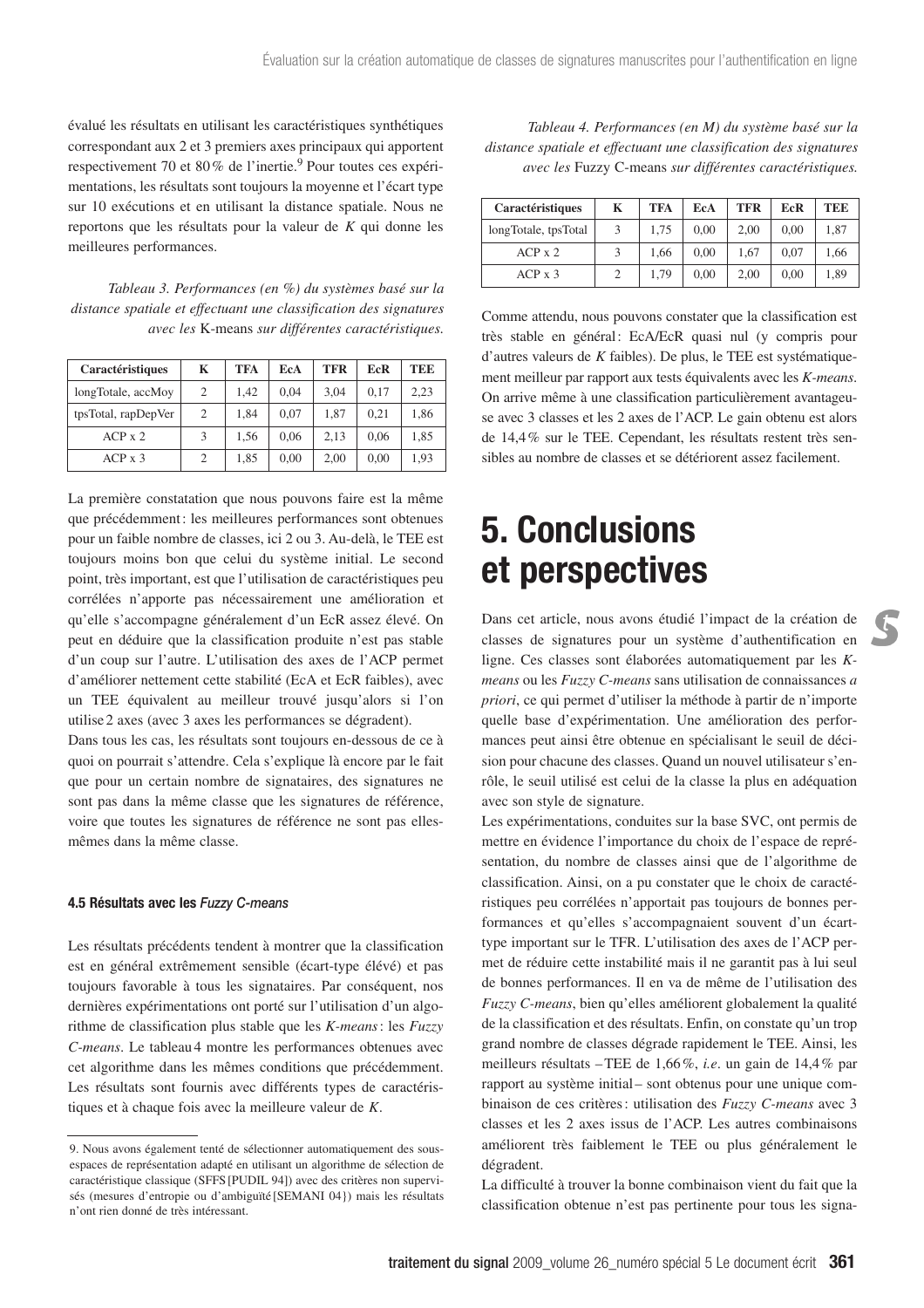taires. Notamment, certains ont des signatures qui appartiennent à plusieurs classes. Cela ne signifie pas nécessairement qu'il n'existe pas de classes de signatures/signataires mais plutôt qu'il semble difficile d'obtenir une bonne classification pour tous les signataires, même si ceux-ci signent en utilisant un seul style de signatures. En partant de ce principe, il semblerait plus avantageux : soit de considérer qu'un même signataire puisse appartenir à différentes classes, soit de faire plusieurs classifications à partir de différentes caractéristiques et de choisir pour chaque signataire la classification la plus adaptée. Ces expérimentations seront conduites au cours de nos futurs travaux. Nous essaierons également d'utiliser plusieurs bases d'expérimentation (MCYT<sup>10</sup> ou SUSIG<sup>11</sup> par exemple) afin de pouvoir apprendre les classes de signatures sur des jeux de données bien différents de ceux utilisés pour les tests. Cela permettra de s'affranchir du protocole de validation croisée, tout en permettant d'étudier le pouvoir de généralisation des classes de signature.

## **Références**

- [BENSEFIA 05] A. BENSEFIA, T. PAQUET, L HEUTTE, « Identification et vérification du scripteur dans des documents manuscrits », *Traitement du Signal*, vol. 22, #3, 2005, p. 249-259.
- [BEZDEK 81] J. C. BEZDEK, « Pattern recognition with fuzzy objective function algorithms », Plenum Press, 1981.
- [CRETTEZ 95] J.-P. CRETTEZ, « A set of handwriting families: style recognition », *Proceedings of ICDAR'95*, vol. 1, 1995, p. 489-494.
- [JAIN 02] A. JAIN, F. GRIESS, S. CONNELL, « On-line signature Verification », *Pattern Recognition*, vol. 35, #12, 2002, p. 2963-2972.
- [KHOLMATOV 05] A. KHOLMATOV, B. YANIKOGLU, « Identity authentication using improved online signature verification method », *Pattern Recognition Letters*, vol. 26, 2005, p. 2400-2408.
- [LECLERC 94] F. LECLERC, R. PLAMONDON, « Automatic Signature Verification: the State of The Art 1989-1993 », *International Journal of Pattern Recognition and Artificial Intelligence*, vol. 8, #3, 1994, p. 643-660.
- [LEJTMAN 01] D. Z. LEJTMAN, S. E. GEORGE, « On-line handwritten signature verification using wavelets and back-propagation neural networks », *Actes de ICDAR'01*, 2001, p. 992-996.
- [MCQUEEN 67] J. B. MCQUEEN, « Some methods for classification and analysis of multivariate observations », *Actes du 5ème Symposium on Mathematical Statistics and Probability de Berkeley*, vol. 1, 1967, p. 281-296.
- [NOSARY 99] A. NOSARY, L. HEUTTE, T. PAQUET, Y. LECOURTIER, « Defining writer's invariants to adapt the recognition task », *Actes de ICDAR'99*, vol. 1, 1999, p. 765-768.
- [OHISHI00] T. OHISHI, Y. KOMIYA, T. MATSUMOTO, «On-line signature verification using pen-position, pen-pressure and pen-inclination trajectories », *Actes de ICPR'00*, vol. 4, 2000, p. 547-550.
- [PLAMONDON 89] R. PLAMONDON, G. LORETTE, « Automatic signature verification and writer identification - state of the art», *Pattern Recognition*, vol. 22, #2, 1989, p. 107-131.
- [PUDIL 94] P. PUDIL, J. NOVOVICOVA, J. KITTLER, « Floating search methods in feature selection », *Pattern Recognition Letters*, vol.15, 1994, p. 1119-1125.
- [RAGOT08] N. RAGOT, J. FORTUNE, N. VINCENT, H. CARDOT, « Study of Temporal Variability in On-Line Signature Verification », *Proceedings of the Eleventh International Conference on Frontiers in Handwriting Recognition (ICFHR'08)*, 2008, p.556-561.
- [SEDEYN 02] M.-J. SEDEYN, « Délits d'écrits : lettres anonymes, faux témoignages, chèques falsifiés... », *Éditions Alternatives*, 2002.
- [SEMANI 04] D. SEMANI, C. FRÉLICOT, P. COURTELLEMONT, « Combinaison d'étiquettes floues/possibilistes pour la sélection de variables », *14ième Congrès Francophone AFRIF-AFIA de Reconnaissance des Formes et Intelligence Artificielle, RFIA'04*, vol. 2, 2004, pages 479-488.
- [SEROPIAN 02] A. SEROPIAN, N. VINCENT, « Writers authentication and fractal compression », *Actes de IWFHR'02*, 2002, p. 434-439.
- [SIDDIQI 07] I. SIDDIQI, N. VINCENT, « Writer Identification in Handwritten Documents », *Actes de ICDAR'07*, vol. 1, 2007, p. 108- 112.
- [SVC 04] *Signature Verification Competition*:

\\http://www.cs.ust.hk/svc2004/download.html, 2004.

- [WIROTIUS 05a] M. WIROTIUS, J.-Y. RAMEL, N. VINCENT, « Contribution of global temporal information for authentication by on-line handwritten signatures », *Actes de IGS'05*, 2005, p. 266-270.
- [WIROTIUS 05b] M. WIROTIUS, « Authentification par signature manuscrite sur support nomade », Thèse de doctorat en Informatique, Université de Tours, 2005.
- [YEUNG 04] D.-Y. YEUNG, H. CHANG, Y. XIONG, S. GEORGE, R. KASHI, T. MATSUMOTO, G. RIGOLL, « SVC2004: First International Verification Competition », *Actes de ICBA'04*, 2004, p. 16-22.

<sup>10.</sup> http://atvs.ii.uam.es/databases.jsp

<sup>11.</sup> http://fens.sabanciuniv.edu/biometrics/eng/SUSig.html